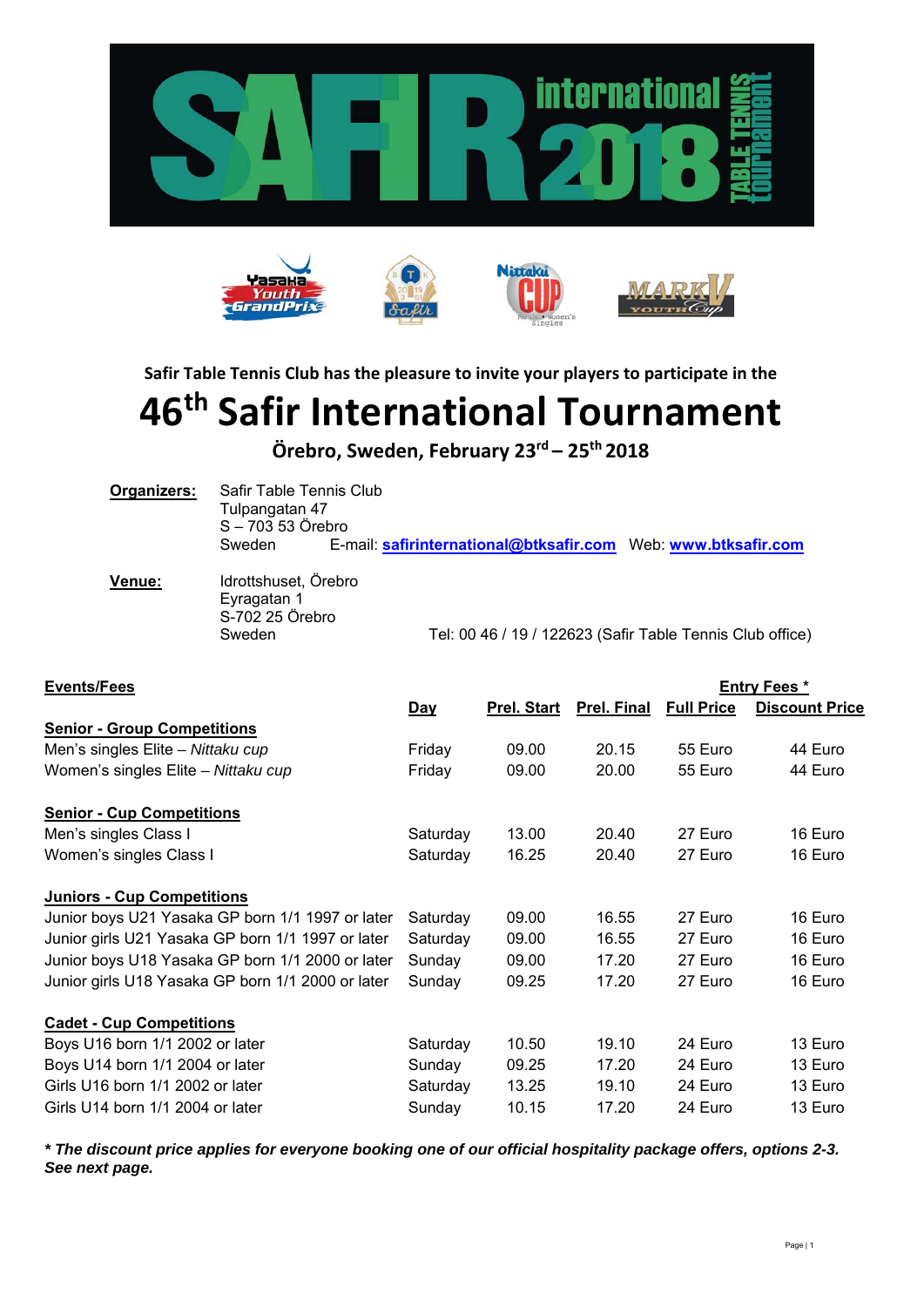









*Additional* Each participant can only take part in maximum **two (2) classes on Saturday**, *information* including ITTF Cadets and ITTF Mini Cadets. *Additional limitations:* Players entering ITTF Mini Cadets can't enter U18 Players entering ITTF Cadets can't enter Class 1 Players entering ITTF Cadets can't play in both U14 and U18, only one of them. Players entering U16 can't enter Class 1

**Safir International Tournament 2018 is linked with Swedish Junior & Cadet Open 2018. National Associations who wish to send athletes to the Swedish Junior & Cadet Open, please check the separate invitation and entry form to this event. The invitation for the Swedish Junior & Cadet Open 2018 will be published around Christmas 2017 at www.ittf.com.**

**System of** All matches will be played in best of 5 games. The Elite Singles will be played in **Play**: groups of 4 or 3. The two who finish at the top of the group continue to play in the knockout stage. In all other classes knockout rounds will be applied directly.

**Playing** The tournament will be played in two (2) separate halls with 8-12 tables in the A-hall **conditions:** and 21 tables in the B-hall. A separate training hall will be available with 12 tables.

| Equipment: | Tables:        | Yasaka Progress                                   |
|------------|----------------|---------------------------------------------------|
|            | Nets:          | Yasaka Master                                     |
|            | Balls:         | Nittaku 40+ Premium                               |
|            | Playing Floor: | STAG Red (A-Hall), Blue sports flooring (B-hall), |
|            |                | Taraflex Red (Training hall)                      |

**Prize Money:** Total prize money for Safir International Tournament 2018 will be **Euro € 13060** divided as follows:

|          | <b>Men's Single Elite</b>                     |                | <b>Women's Single Elite</b> |          | Men's Class I          |    | Women's class 1         |
|----------|-----------------------------------------------|----------------|-----------------------------|----------|------------------------|----|-------------------------|
| 1.       | € 3000                                        | 1.             | € 1500                      | 1.       | € 180                  | 1. | € 180                   |
| 2.       | € 1500                                        | 2 <sub>1</sub> | € 700                       | 2.       | € 100                  | 2. | € 100                   |
| $3 - 4.$ | € 700                                         |                | $3-4.€350$                  | $3 - 4.$ | € 70                   |    | $3-4.€70$               |
| $5-8.$   | € 300                                         |                | $5-8$ € 150                 |          |                        |    |                         |
|          |                                               |                | -------                     |          |                        |    | --------                |
|          | € 7100                                        |                | € 3500                      |          | € 420                  |    | € 420                   |
|          | <b>Junior Boys U21</b>                        |                | <b>Junior Girls U21</b>     |          | <b>Junior Boys U18</b> |    | <b>Junior Girls U18</b> |
| 1.       | € 220                                         | 1.             | € 220                       | 1.       | € 135                  | 1. | € 135                   |
| 2.       | € 120                                         | 2.             | € 120                       | 2.       | €85                    | 2. | € 85                    |
| $3-4.$   | € 70                                          |                | $3-4.€70$                   | $3 - 4.$ | € 55                   |    | $3-4.€55$               |
|          |                                               |                |                             | -------- |                        |    |                         |
|          | €480                                          |                | €480                        |          | € 330                  |    | € 330                   |
|          | Traphies will be awarded in all other classes |                |                             |          |                        |    |                         |

**Trophies will be awarded in all other classes**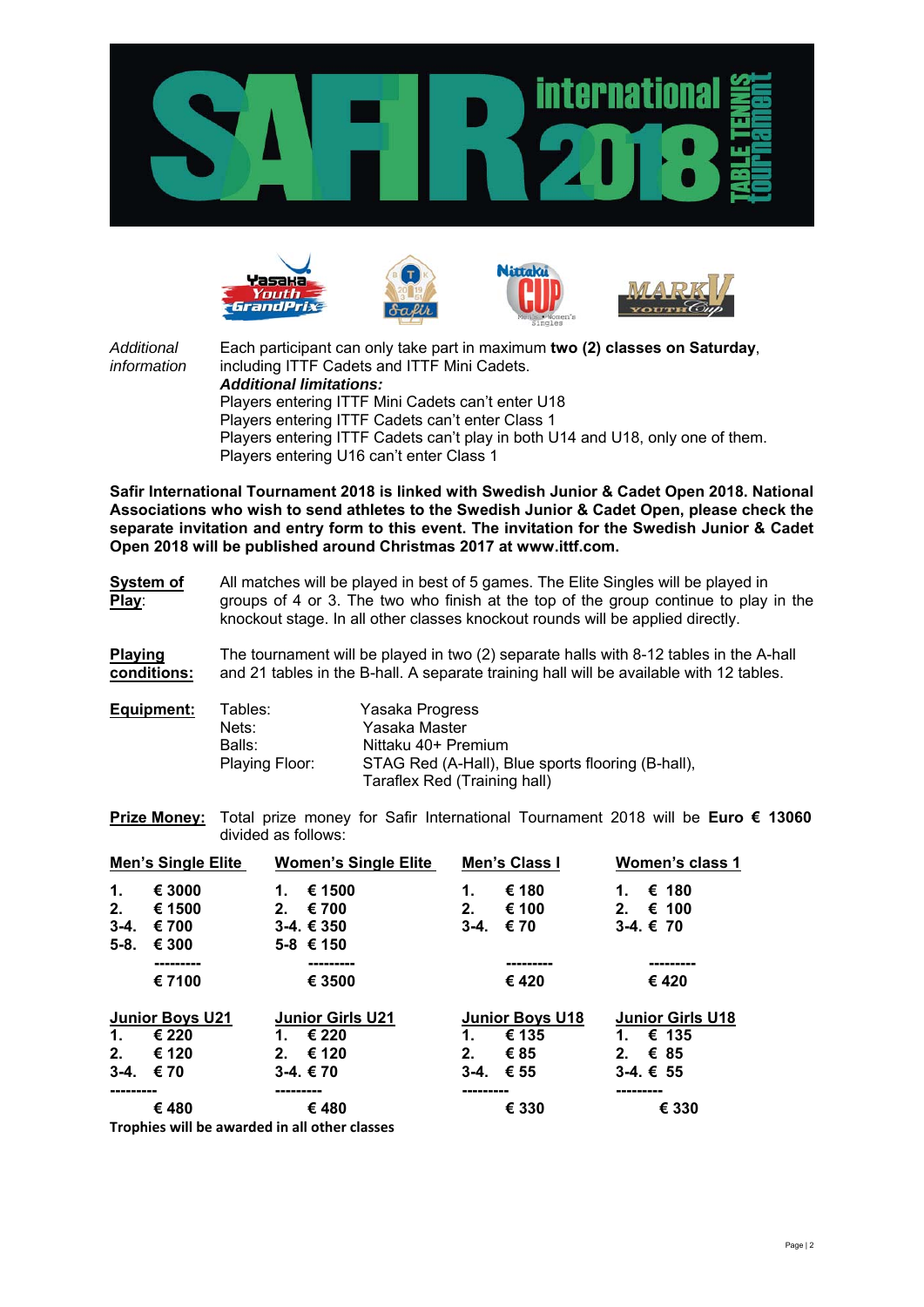









# **Official Hospitality: Option 1**

We do not require any hospitality and will pay the full price of the entry fees

#### **Option 2 – Clarion Hotel / Behrn Hotel (Full board) – 700 meters from playing venue**

Euro  $\epsilon$  112 - per day and person in shared accommodation (2 or 3) and Euro  $\epsilon$  144 - per day in a single room (limited number)

*The Official Hospitality Package option 2 includes:* 

- Accommodation with breakfast, lunch, dinner.
- Free transportation from Örebro Airport or Örebro railway station to/from the hotel.
- Teams participating in the Junior Circuit primarily

### **Option 3 – Best Western City Hotel (Full board) – 500 meters from playing Venue**

Euro  $\epsilon$  92 - per day and person in a triple room (limited number)

- Euro € 85 per day and person in a single room (2 persons, 1 bed + 1 extra bed)
- Euro  $\epsilon$  95 per day and person in a double room (One queen size bed)
- Euro  $\epsilon$  100 per day and person in a double room (Twin room)

Euro € 118 - per day in a single room

*The Official Hospitality Package option 3 includes*

- Accommodation with breakfast, lunch, dinner.
- Free transportation from Örebro Airport or Örebro railway station to/from the hotel for all associations/clubs outside Sweden.

*Additional - The official hospitality packages does not include any entry fees.* 

*information: Please check above for entry fees to each class. Discount price if you choose option 2-3 and full price if you choose option 1* 

*- All options are subject to availability* 

*- The Check-Out-Time is 12.00 noon. If the rooms will be left later an extra day has to be charged.* 

- *Breakfast will be served at the hotel.*
- *Lunch will be served at the playing venue.*
- *Dinner will be served at Clarion Hotel*
- *We recommend paying by bank transfer. An invoice with all bank details will be sent to you prior to the tournament.*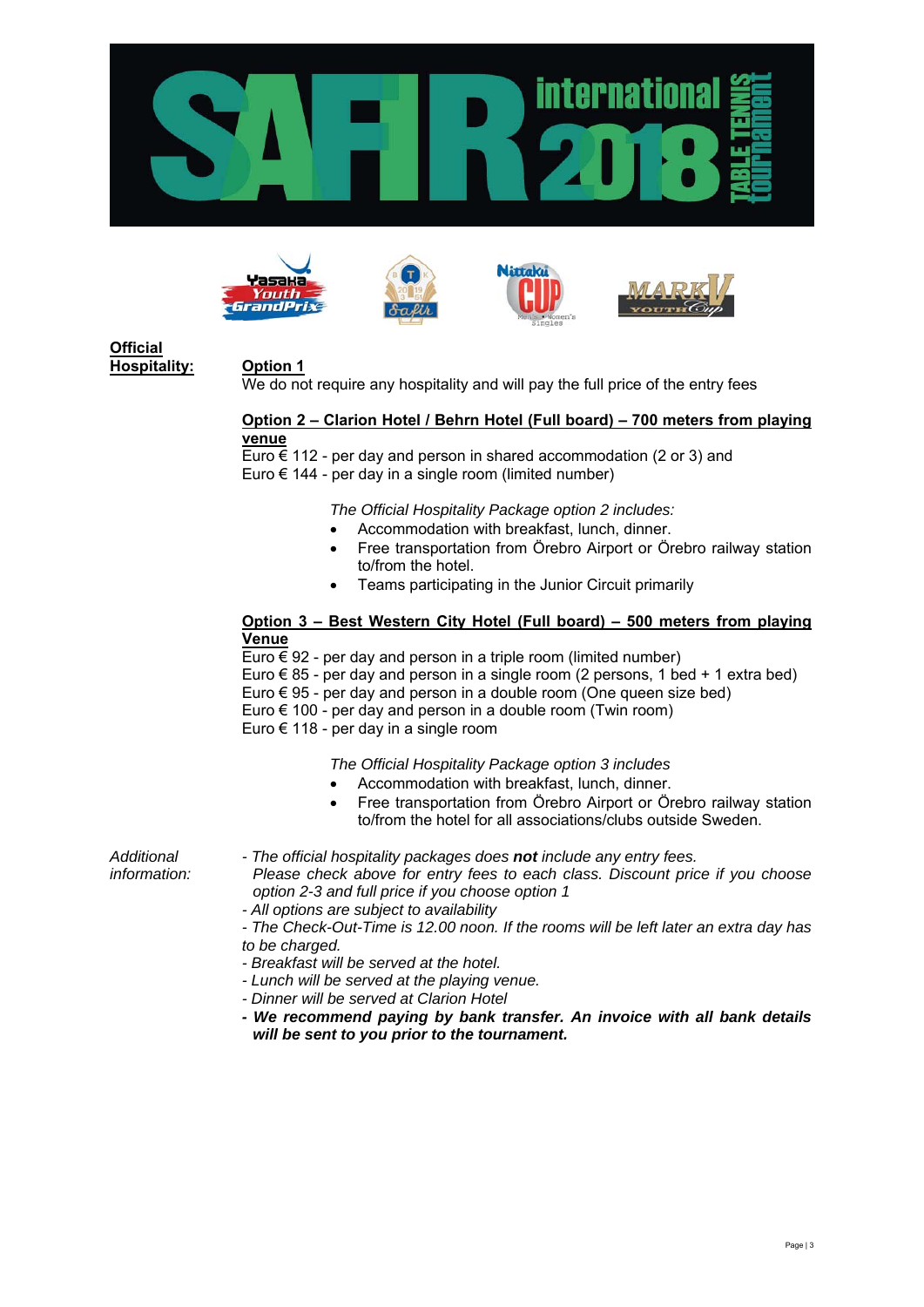









# **Travel by air:** *Örebro Airport*.

The official tournament airport is Örebro Airport. Örebro Airport is linked with Kastrup Airport in Copenhagen.

*Free transportation will be provided to/from Örebro Airport as long as you choose hospitality package option 2 or option 3.* 

# *Arlanda Airport (Stockholm).*

 Arlanda the major airport of Sweden and most airlines operates here. From Arlanda trains depart to Örebro Railway station (this train journey takes about 2 hours).

 For train timetables and fares please visit www.sj.se and continue by clicking "*in english*" up at the right hand corner.

 You can also travel by bus from Arlanda. The companies that operates this route are:

 Swebus: http://www.swebus.se/SwebusExpress\_com/Airport-transfer/ Nettbuss: http://www.nettbuss.se

#### **Please note that the free transportation only applies if you travel to Örebro Airport.**

 If you wish us to pick you up at Arlanda Airport, we can offer you this service at a selfcost price.

 **Please contact the organisers for more information about prices etc.**

**Travel by train:** Örebro Railway Station is linked with all other bigger Swedish cities. The Railway Station is situated 1,5 km away from the venue. Youngsters under the age of 16 travel very cheap on trains in Sweden. Two youngsters under 16 travel free of charge with one fully paying adult. Find out more on the website www.sj.se. Free transport will be arranged from **Örebro Railway Station** to the hotels and return.

**Please tell us your way of travelling to Örebro by filling out the form' travelling details'.**

- *Additional* -The free transportation service can only be provided, if you send back your *Information:* 'travelling details' no later than **January 26th 2018.** The travelling details concerns both the Swedish Junior Open and Safir International Tournament 2018.
- **Entries: Deadline for entries**  Deadline for return of the final entry form: **22<sup>nd</sup> January 2018** Deadline for return of the travelling details: **26<sup>th</sup> January 2018**

**Please note that no entry will be accepted after the deadline 22nd January 2018**